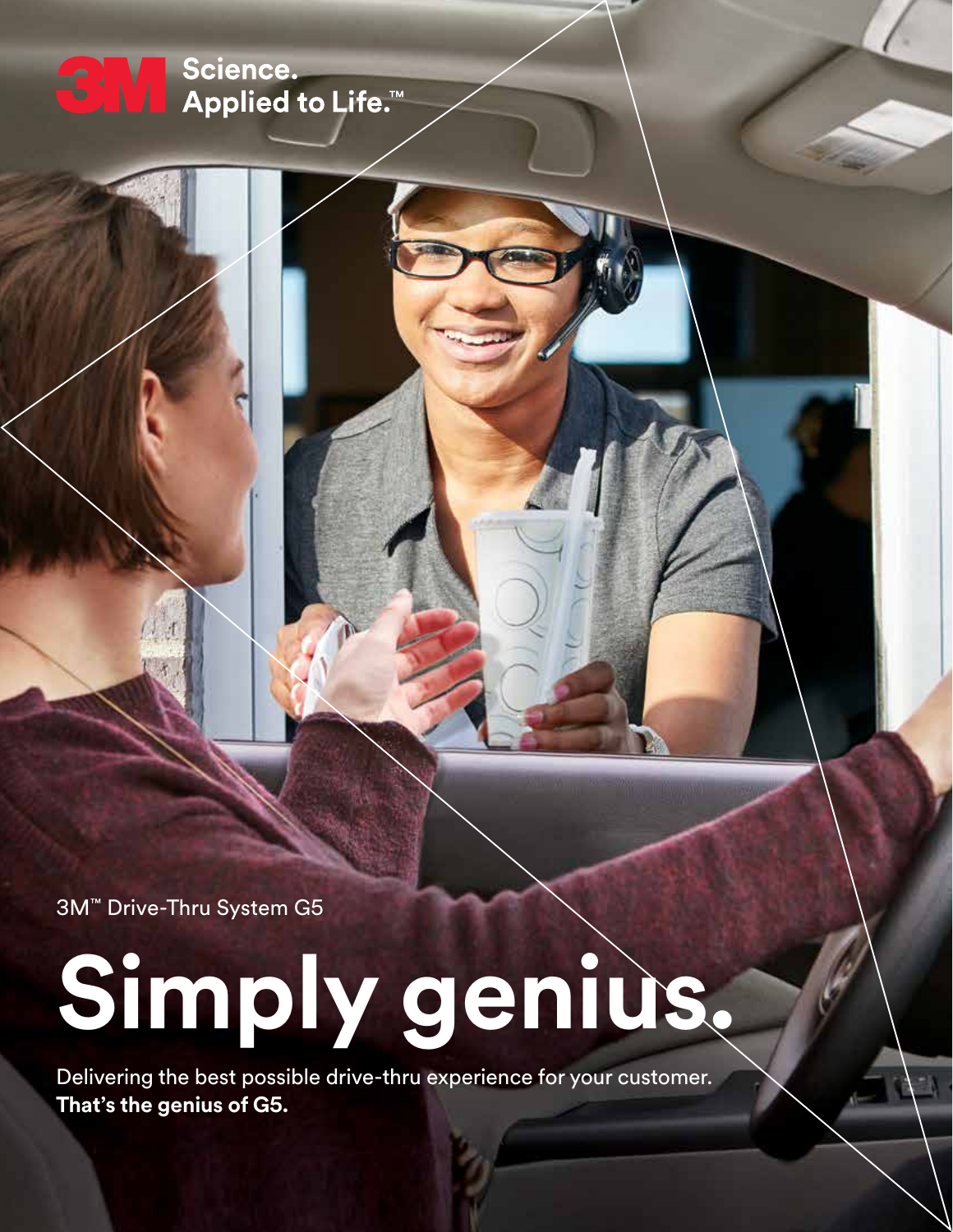# **Smart technology for sound drive-thru results**

3M's network-ready basestation is the real brains of the system. The 3M™ Drive-Thru Basestation G5 is designed with our most advanced technology, and combined with a new menu post speaker and microphone, delivers superior sound clarity and clearer communication between the order taker and the customer.



### **Improve order accuracy. Boost customer satisfaction. That's the genius of smarter sound.**

- Advanced Noise Reduction delivers superior sound quality for the order taker and at the menu post
- Acoustic Echo Cancellation reduces echoes for clearer sound and easier comprehension
- Automatic Gain Control keeps volume steady and strong
- Spread Spectrum reduces interference

### **Easier up-sell. Enhanced productivity. That's the genius of the built-in greeter.**

- Record up to 16 messages, each up to 10 seconds in length
- Use greeter messages to promote key menu items
- Create alerts and reminder messages to increase compliance and keep your team on task
- Messages can be scheduled by daypart and easily uploaded to the basestation

*With a smaller footprint and dual-lane capability in one ingenious basestation, the new 3M™ Drive-Thru Basestation G5 frees up premium wall space in your store. It works with both the 3M G5 and XT-1 headset systems. And, if you're converting your store from a single lane to dual lanes, you can easily upgrade your basestation on-site, in minutes.*

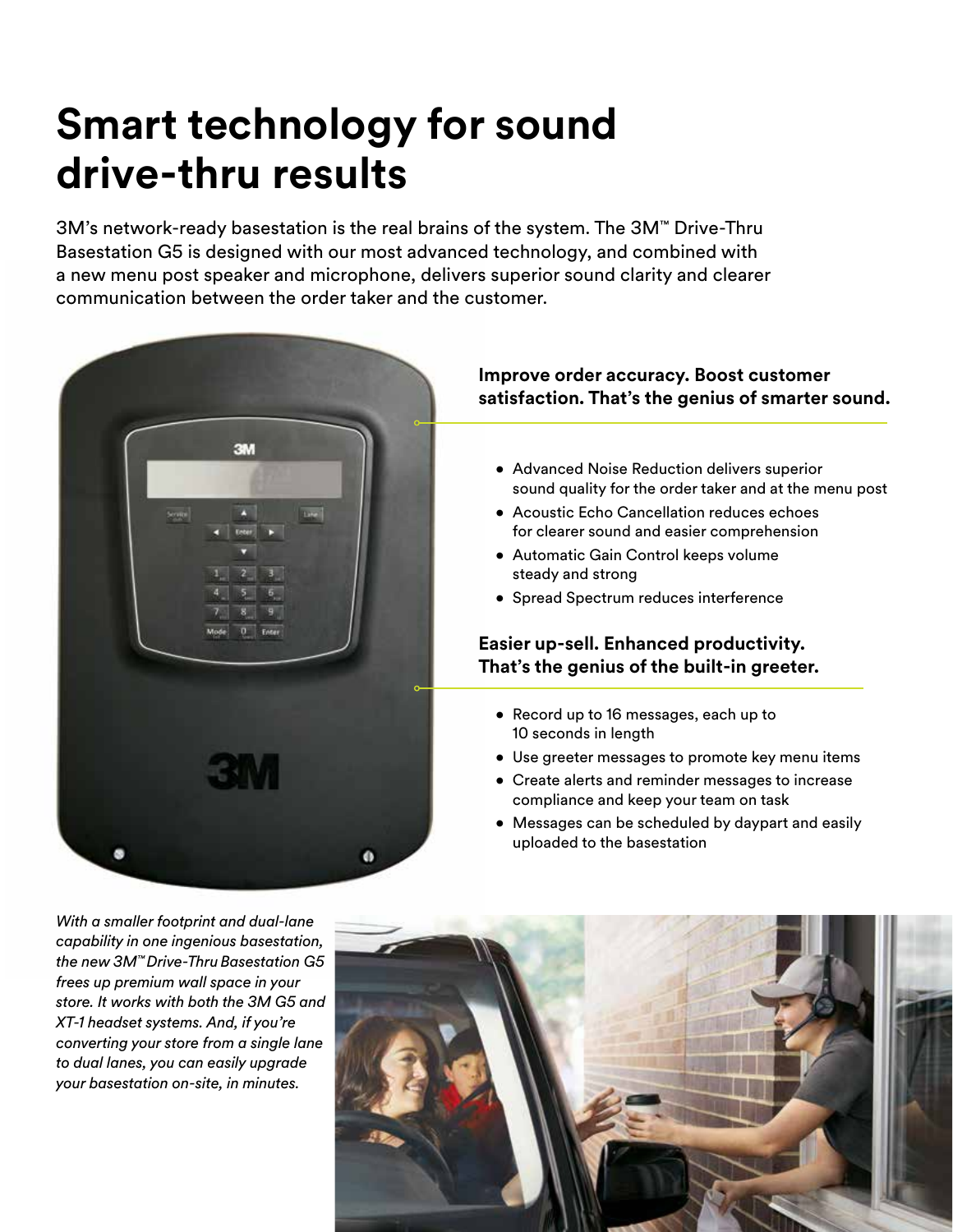## **A smarter way to connect with customers**

3N

The 3M™ Drive-Thru Headset G5 offers a full menu of intelligent features to keep your team connected.

### **Stay in charge with smart battery technology**

Push-button fuel gauge lets you know how much battery charge is left

> End-of-battery-life indicator is easy to see and read

### **Modular design for fast in-store repairs**

Patent-pending control pod detaches easily from the carrier for fast and simple repairs. Your headsets never have to leave the store! (*See back page for simple headset servicing instructions*.)

 Haptic "feel" vibration technology in control buttons allows feather-touch operation for increased user comfort

#### **Sleek design, lighter weight and easy adjustment for a perfect fit**

Enhanced mic array technology reduces background noise

> Flashing blue mic boom lights indicate a customer has arrived at the menu post

### **Our docking station keeps you powered up, all day long**

You've got enough on your plate without having to worry about misplaced or lost batteries. With the G5 system, there's no need to remove batteries from the headset when you need a charge – just insert the headset into the docking station and you're good to go!

П

- Charges five headsets without having to remove the batteries
- Charges up to five additional batteries
- Can be wall-mounted or used on a tabletop

*3M™ Drive-Thru Headset Charging Station G5*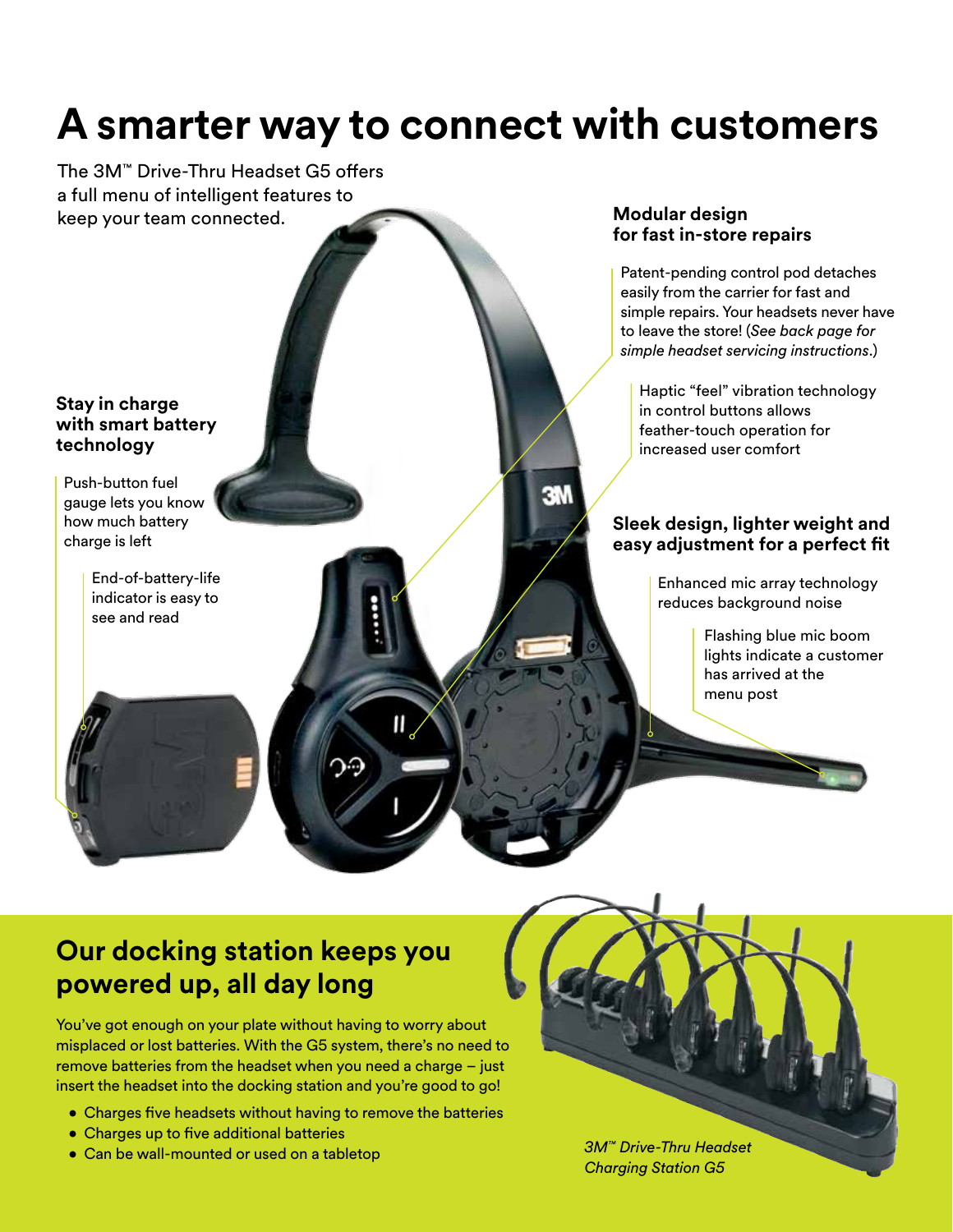# **Keep your drive-thru running smoothly**

### **Genuine 3M**

You'll get all the quality, reliability and safety you've come to expect with 3M. 3M authentication ensures that your drive-thru system is serviced with genuine 3M parts. Only a 3M control pod, carrier and battery, together, will power the 3M™ Drive-Thru Headset G5.



### **Service that goes above and beyond**

3M's world-class repair center helps keep your drive-thru system fully operational throughout the year. From 24/7 technical phone support, to preventive maintenance and fast response repairs with certified technicians, we'll do whatever it takes to keep your drive-thru running smoothly.

### **We've got your back**

The 3M Authorized Dealer network is the largest in the industry. From installation and store-staff training to troubleshooting and system service, 3M Authorized Dealers will help you get the most out of your G5 system. And every 3M drive-thru system includes up to four free on-site service calls during the two-year warranty period, ensuring your drive-thru is always operating at peak performance.



### **Extended Maintenance Programs**

The fast-paced QSR environment can be hard on your drive-thru systems. With proactive maintenance options and value-conscious, factory-certified service, our extended maintenance programs can help you stay a step ahead of repairs.

Ask your 3M Authorized Dealer for complete details.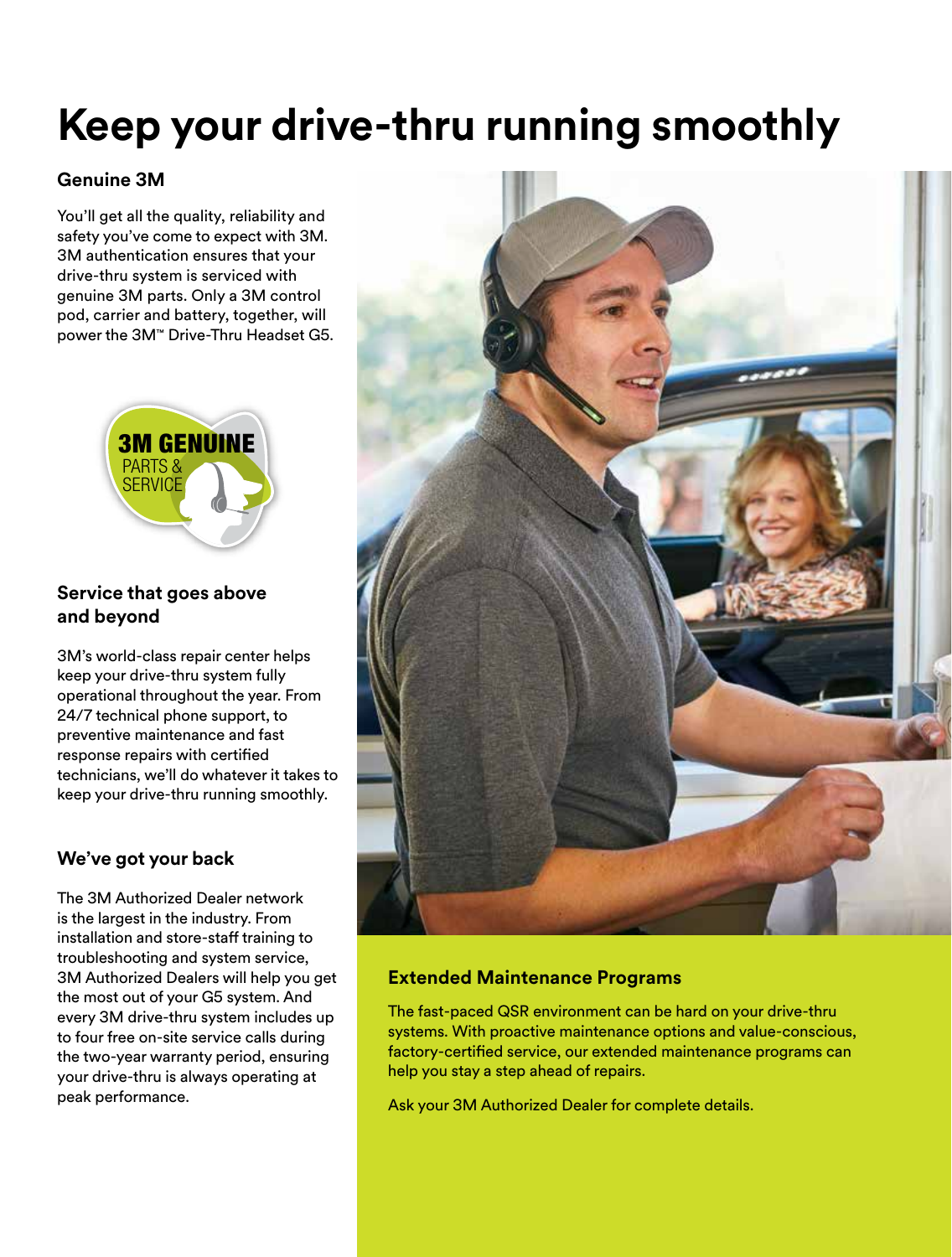

3M™ Drive-Thru System G5

### **The sound of success.**

A complete drive-thru solution – designed to give *you* a competitive edge.

Making sure drive-thru orders are handled fast and accurately is a sure way to keep your customers coming back.

Now, 3M science helps you tap the full profit potential of your drive-thru with a communications system that combines unmatched sound clarity with rock-solid reliability and ease of use.

The new 3M™ Drive-Thru System G5 is designed to keep your drive-thru moving quickly and ensure customers are getting exactly what they ordered. The result?

Happier customers. More operational efficiency. Lower costs.

*That's the genius of G5.*